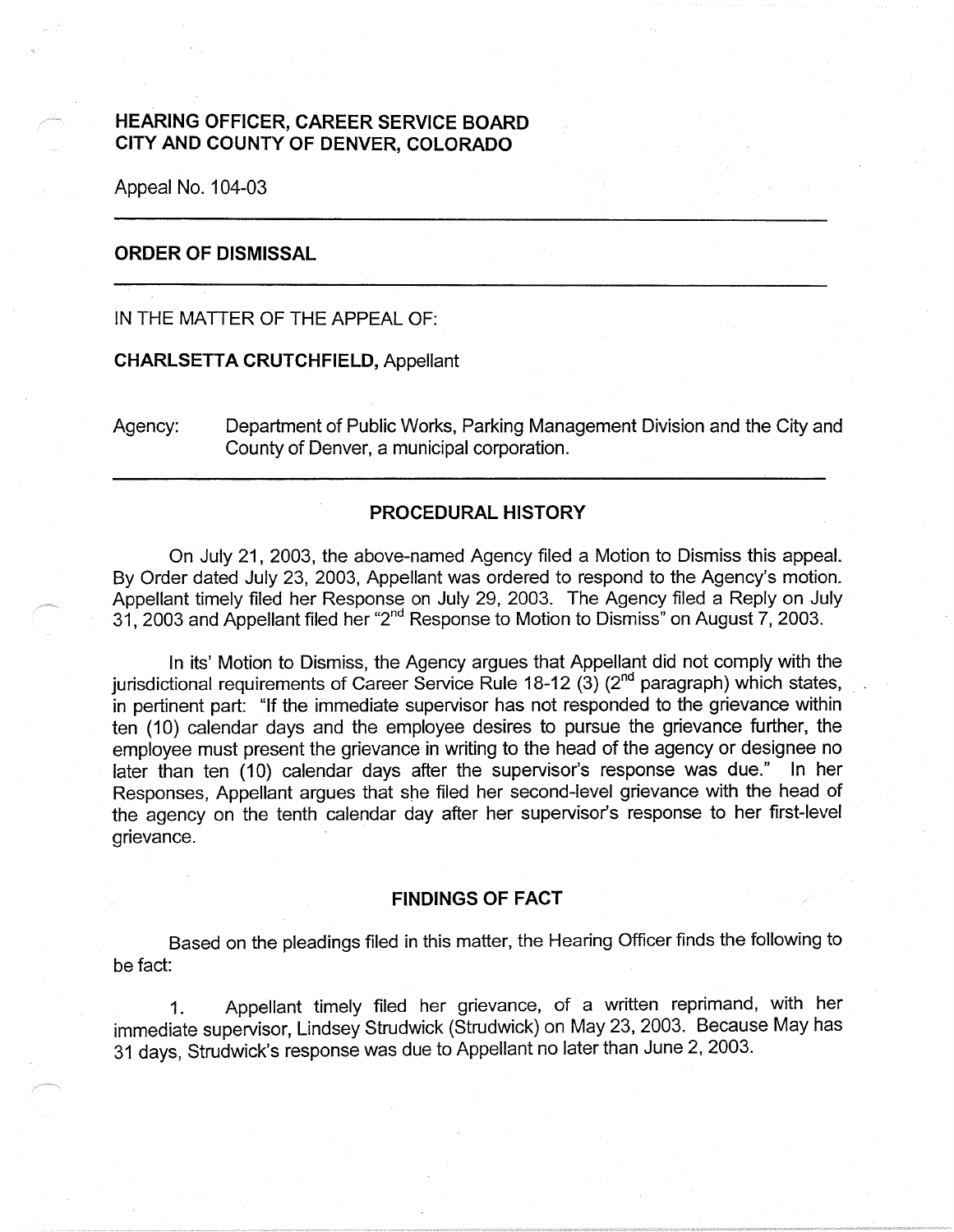2. Strudwick did not respond to Appellant's grievance on or before June 2, 2003. Therefore, Appellant's second-level grievance was due to be filed with the head of the Agency no later than June 12, 2003.

3. Strudwick responded to Appellant's first-level grievance on June 3, 2003. The June 3, 2003 response from Strudwick was received by Appellant on June 11, 2003.

4. Appellant filed her second-level grievance with the head of the Agency, Anderson Moore (Moore), on June 13, 2003, 10 calendar days after the date of Strudwick's response to her first level grievance. She also calculated that Moore's response to her second-level grievance was due on June 23, 2003. Moore did not respond to Appellant's second-level grievance. Therefore, Appellant filed her appeal on July 3, 2003, 10 calendar days after June 23rd.

### **DISCUSSION**

Career Service Rules mandate that, if the first-level response does not resolve the grievance, the second-level grievance shall be presented to the head of the Agency within 10 calendar days of the immediate supervisor's first-level response (CSR 18-12  $(3)$ , 1<sup>st</sup> paragraph) and, "If the immediate supervisor has not responded to the grievance within ten (10) calendar days and the employee desires to pursue the grievance further, the employee must present the grievance in writing to the head of the agency or designee no later than ten (10) calendar days after the supervisor's response was due." CSR 18-12. The purpose of specific time requirements within CSR 18-12 is to move the grievance/appeals process along without unnecessary delay. To that end the second paragraph of CSR 18-12 (3) must be read in conjunction with the first paragraph of CSR 18-12 (3), not as an alternative to the first paragraph.

To do otherwise would allow a first-level grievance to languish for weeks, months or years waiting for a response, only then to allow it to progress to the second-level and appeal. Rather, when the paragraphs are read together, it is clear that a second-level grievance must be presented to the head of the Agency no later than 10 calendar days from the date of hand-delivery or mailing of the first-level grievance. In this case, the firstlevel grievance was hand-delivered on May 23, 2003. If Appellant's immediate supervisor, Strudwick, had responded in less than 10 days from May 23rd, Appellant would have had to calculate her 10 calendar days, for presentation of the second-level grievance, from the date of the response.<sup>1</sup> Because Strudwick did not respond to the grievance within 10 calendar days, (on or before June 2, 2003) June 2<sup>nd</sup> is the day from which she must count

Q:\gallems\Dismiss\Crutchfield104-03.doc 2

<sup>1</sup> For example, if Strudwick had responded on May 30, 2003, Appellant's presentation of her second-level grievance to the head of the Agency would have been due on or before June 9, 2003.